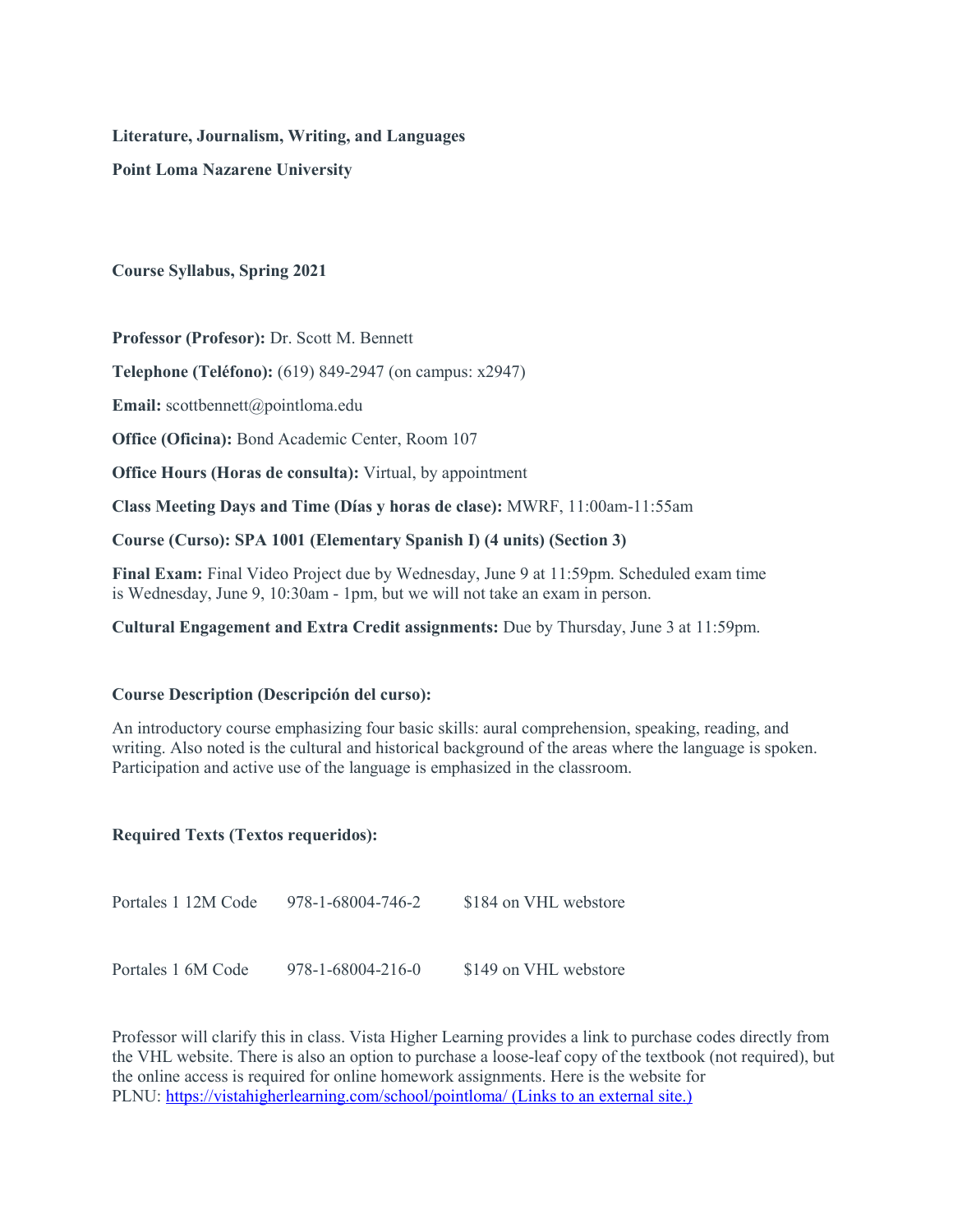**Required (Requerido):** *TalkAbroad* conversation (One 30 minute conversation is required) for \$15. Instructor will explain more about this assignment in class. *TalkAbroad* website: [https://talkabroad.com](https://talkabroad.com/) (Links to an external site.)

### **Foundational Explorations Mission**

PLNU provides a foundational course of study in the liberal arts informed by the life, death, and resurrection of Jesus Christ. In keeping with the Wesleyan tradition, the curriculum equips students with a broad range of knowledge and skills within and across disciplines to enrich major study, lifelong learning, and vocational service as Christ-like participants in the world's diverse societies and culture.

### **Course Learning Outcomes (CLOs)**:

By the end of the SPA 101-102 sequence, students will be able to:

- 1. Speak at the mid to high novice level using basic formulaic and memorized materials within the student's own experience.
- 2. Recognize basic connected discourse that uses vocabulary and grammar within the student's own experience.
- 3. Write discrete sentences as well as simple connected paragraphs using memorized vocabulary and grammar structures.
- 4. Read cultural texts that employ familiar vocabulary and cognates as well as learned grammatical structures.
- 5. Demonstrate comprehension of basic cultural mores and patterns of living of the target culture(s) studied.

**PLNU Mission (To Teach ~ To Shape ~ To Send):**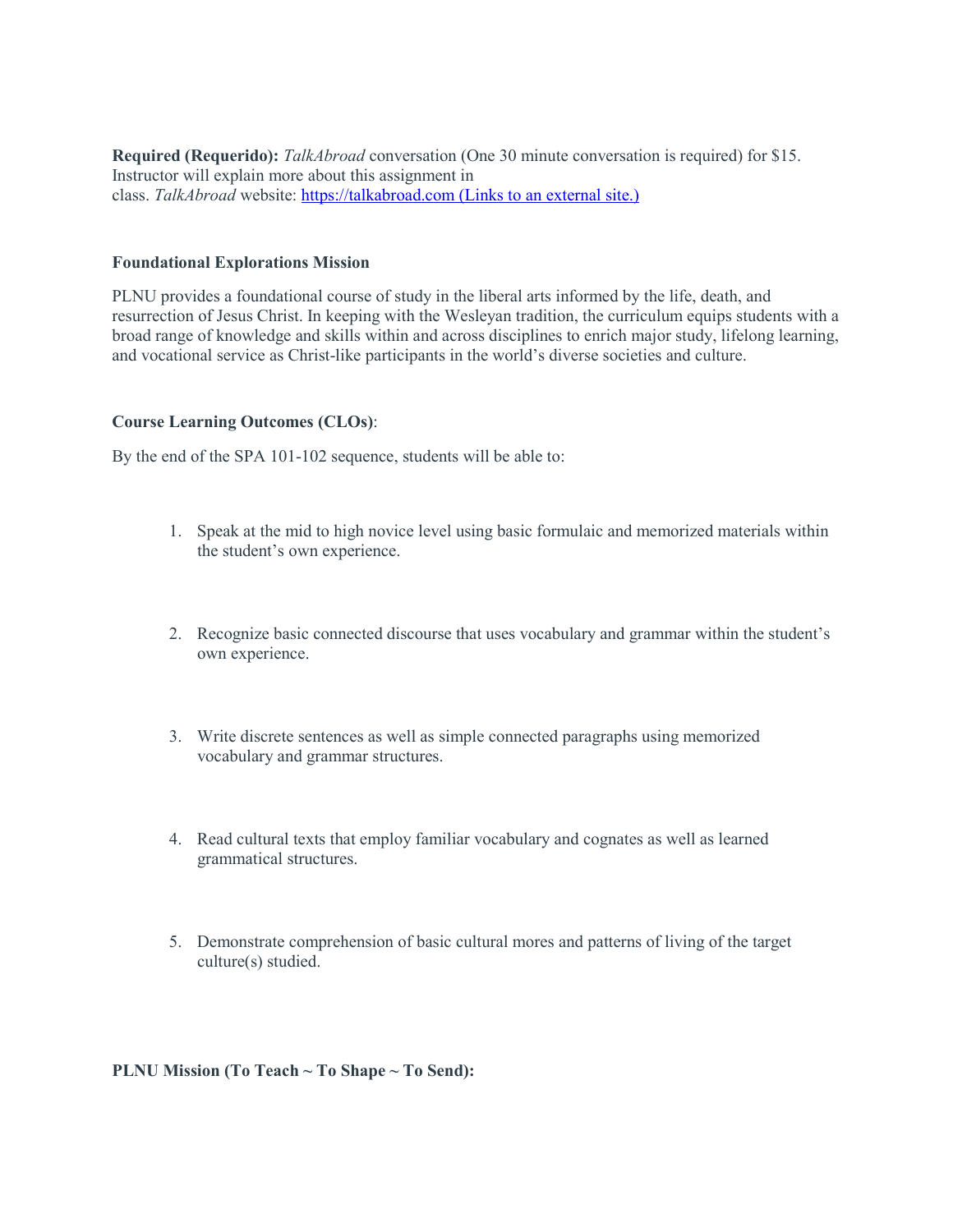Point Loma Nazarene University exists to provide higher education in a vital Christian community where minds are engaged and challenged, character is modeled and formed, and service is an expression of faith. Being of Wesleyan heritage, we strive to be a learning community where grace is foundational, truth is pursued, and holiness is a way of life.

# **COURSE CREDIT HOUR INFORMATION**

In the interest of providing sufficient time to accomplish the stated Course Learning Outcomes, this class meets the PLNU credit hour policy for a 4 unit class delivered over 16 weeks. It is anticipated that students will spend a minimum of 37.5 participation hours per credit hour on their coursework. For this course, students will spend an estimated 150 total hours meeting the course learning outcomes. The time estimations are provided in the Canvas modules.

**Grading (Calificación):** The final grade is based on the following point scale. (La nota final se basa en la siguiente escala de puntos):

| TalkAbroad Conversation (One 30-minute conversation)50                 |  |
|------------------------------------------------------------------------|--|
| Cultural Engagement Assignments (5) (TBA in class)200 (40 points each) |  |
|                                                                        |  |

Attendance (Asistencia) and Participation (Participación)..........130 (Including attendance, digital handouts, short quizzes, both synchronous and asynchronous assignments)

# **Grading Scale:**

| 930-1000 | А     | 780-799 | $C_{\pm}$ | 600-629   | D- |
|----------|-------|---------|-----------|-----------|----|
| 900-929  | $A -$ | 730-779 | C         | $0 - 599$ | F  |
| 880-899  | $B+$  | 700-729 | $C_{\Xi}$ |           |    |
| 830-879  | В     | 680-699 | $D+$      |           |    |
| 800-829  | B-    | 630-679 |           |           |    |

**Extra Credit:** Please see description #3 below, on the 3 "C"s. Students can do up to 2 extra credit activities during the semester, for 10 points each. Also, there will be an opportunity to do one hour of conversation for 10 points of extra credit. Please see #5 below, Conversation.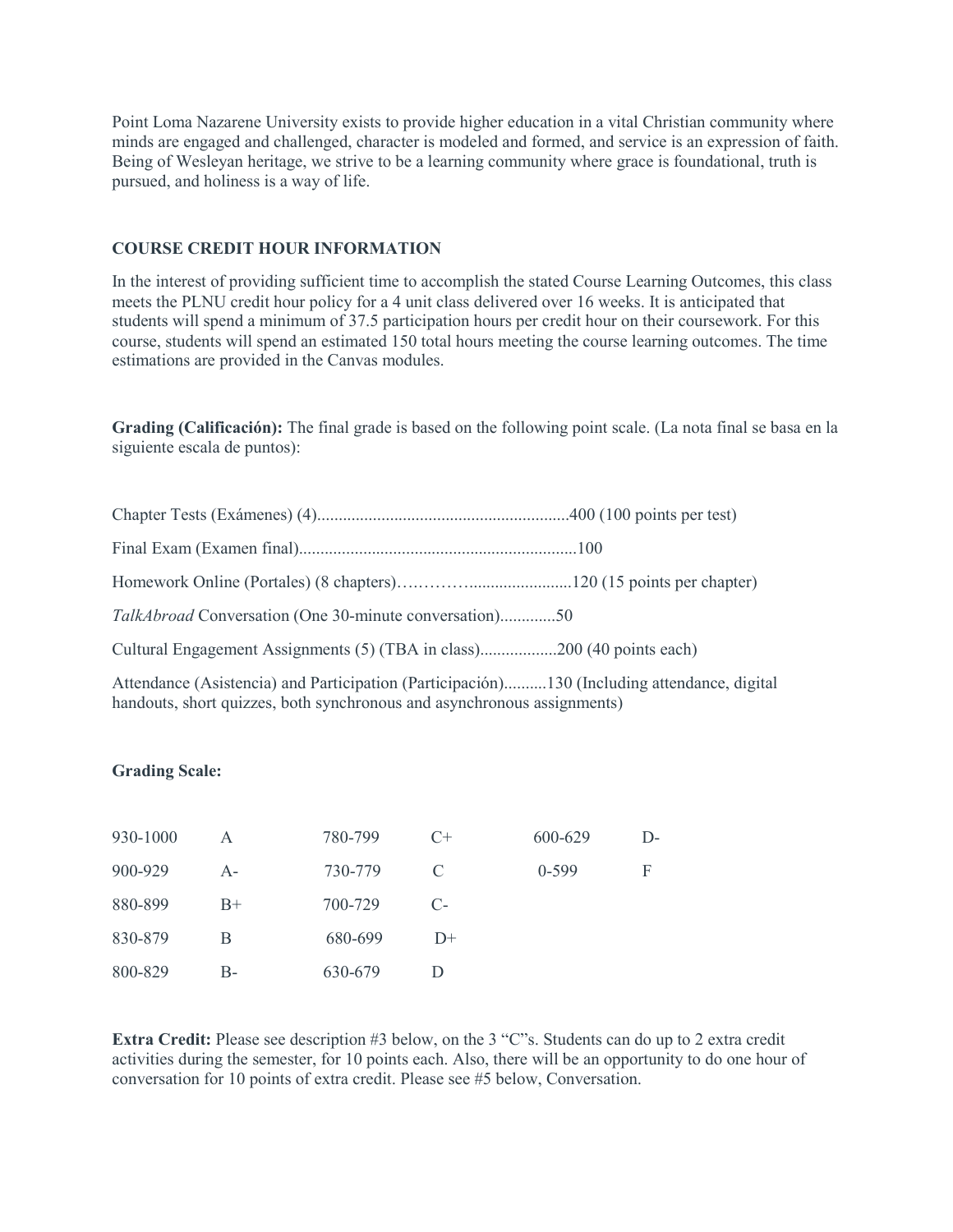#### **Course Policies:**

**Student Responsibilities (Responsabilidades del/ de la estudiante):**

1. **Class participation and attendance (La asistencia y la participación en clase):** Regular and punctual attendance in all classes for which a student is registered is considered essential to optimum academic achievement. Therefore, regular attendance and participation in each class are two of the course requirements to be met. There are no allowed or excused absences except when absences are necessitated by certain university sponsored activities and approved in writing by the Provost of the university. You must be in class to participate (or Zoom sessions), since we do conversation, review, and active practice with the material (you must be in class or on Zoom the entire class period, or you will be marked absent). **The first two absences do not count**, but after, 1% of grade will be deducted per absence (**10 points per absence**). **After 6 unexcused absences, the professor reserves the right to de-enroll the student from the class. After 12 absences (20% of the grade), a student cannot pass the class, and will receive an F for the course (per university policy).** Our classroom environment will be one of "mutual respect" and a "community of learning." What this means is that you should not be embarrassed or discouraged to participate—and mistakes will be considered part of the learning process that everyone can benefit from. If you do not understand something, do not hesitate to ask for further explanation. **Please see the details below concerning synchronous / asynchronous learning and how this affects attendance.**

# **PLNU ATTENDANCE AND PARTICIPATION POLICY**

Regular and punctual attendance at all **synchronous** class sessions is considered essential to optimum academic achievement. If the student is absent for more than 10 percent of class sessions (virtual or faceto-face), the faculty member will issue a written warning of de-enrollment. If the absences exceed 20 percent, the student may be de-enrolled without notice until the university drop date or, after that date, receive the appropriate grade for their work and participation. In some courses, a portion of the credit hour content will be delivered **asynchronously** and attendance will be determined by submitting the assignments by the posted due dates. See [Academic PoliciesLinks](https://catalog.pointloma.edu/content.php?catoid=46&navoid=2650#Class_Attendance) to an external site. in the Undergraduate Academic Catalog. If absences exceed these limits but are due to university excused health issues, an exception will be granted.

#### **Asynchronous Attendance/Participation Definition**

A day of attendance in asynchronous content is determined as contributing a substantive note, assignment, discussion, or submission by the posted due date. Failure to meet these standards will result in an absence for that day. Instructors will determine how many asynchronous attendance days are required each week.

**IMPORTANT NOTE: It is EXTREMELY important and necessary to study and review the material by completing the online homework and assignments.**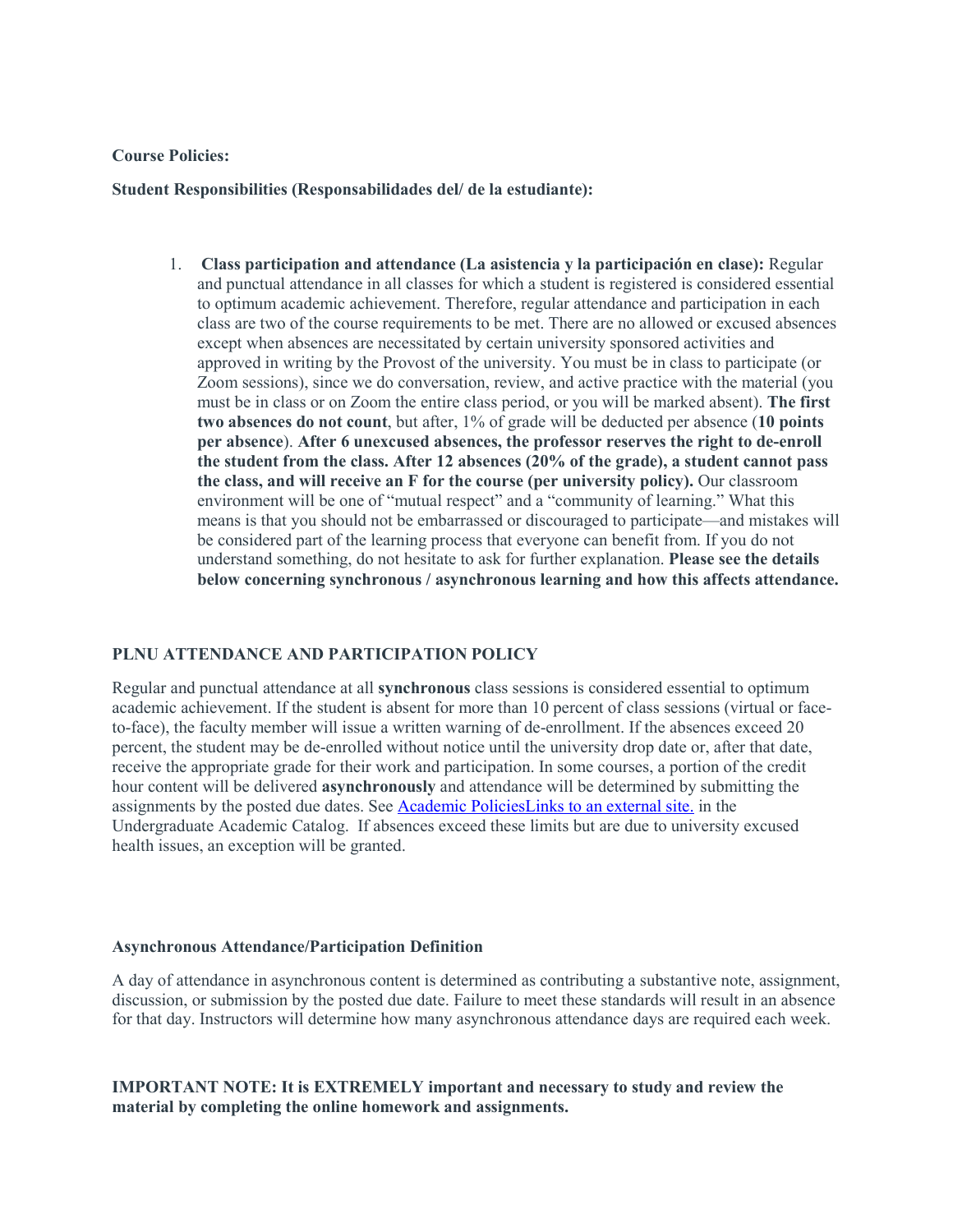- 2. **Tests (Exámenes):** There will be a test given after every two chapters during the term. It will be imperative to do a thorough review before each test since the material is cumulative. **There are no make-up exams.** There will also be a departmental final exam. The final exam is comprehensive.
- 3. **The 3 "C"s: Culture, Community, Church:** Students will be offered to participate in some activities outside of class, all for **extra credit**. Students can choose an approved cultural event (film, online concert, virtual museum, Webinar or presentation, etc.) or an online church service in Spanish. Students must do a brief response paper (one page, in Spanish or English) on what they do, and make sure to turn it in. Sometimes the professor will provide a worksheet to fill out with questions to answer instead of a write-up. **All activities must be pre-approved by the professor.** Students can receive up to **20 points extra credit**, depending on level of involvement. Normally, each activity will be worth 10 points, with a limit of 2 per semester. If you choose a museum, church, film etc. **it is necessary to take a photo of yourself watching or participating in the event. No photo = no credit! Also, to clarify again, your event MUST be pre-approved by the professor. Please ask first to get your idea approved!**
- 4. **Cultural Engagement Assignment (Tarea cultural):**

# **Cultural Engagement and Extra Credit assignments: Due by Thursday, June 3 at 11:59pm.**

Students will be required to complete **five cultural engagement assignments** during the class. Professor will provide more information about cultural assignments, including dates and requirements. **Not just any assignment or idea can fulfill this requirement; the activities need to be approved by the professor.** It will be necessary to take a photo of yourself doing the activity, **no photo = no credit!** In other words, if you are watching a presentation, please snap a quick photo of yourself. The professor will provide more information in class.

5. **Conversation (Conversación):** Students will have the opportunity to attend conversation sessions for **extra credit**. Professor will provide times for a **Spanish Coffee Hour**, or conversation sessions that can be done by appointment. The idea is to not talk about grammar and class review, but to simply **practice conversational Spanish**. It is a good idea to arrange a small group ahead of time to have more interaction. **An hour of conversation is worth 10 extra credit points**, but students are encouraged to keep practicing and improving their Spanish even after receiving the 10 points. **More information will be provided in class.**

# **PLNU Copyright Policy**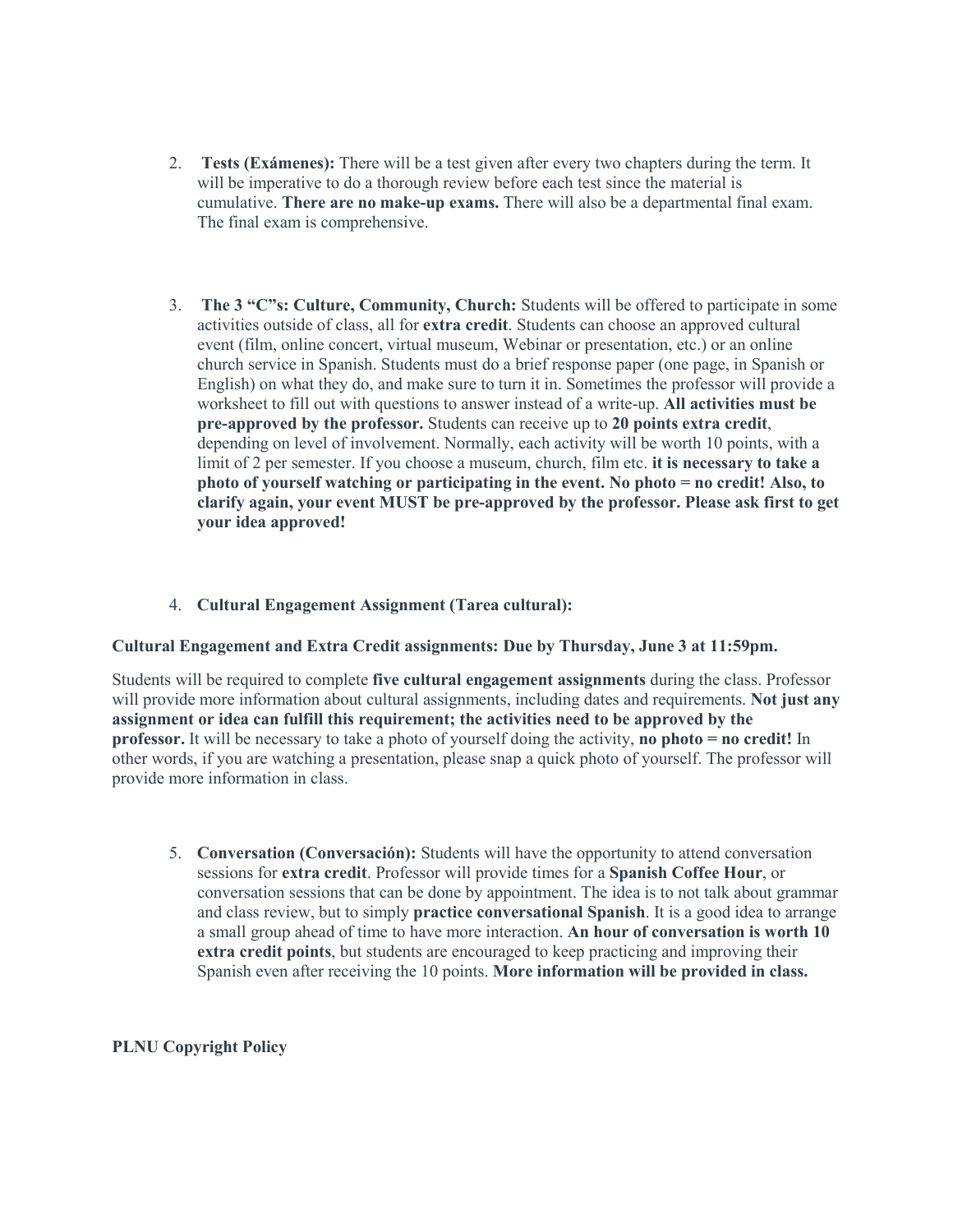Point Loma Nazarene University, as a non-profit educational institution, is entitled by law to use materials protected by the US Copyright Act for classroom education. Any use of those materials outside the class may violate the law.

# **PLNU Academic Honesty Policy**

Students should demonstrate academic honesty by doing original work and by giving appropriate credit to the ideas of others. Academic dishonesty is the act of presenting information, ideas, and/or concepts, as one's own when in reality they are the results of another person's creativity and effort. A faculty member who believes a situation involving academic dishonesty has been detected may assign a failing grade for that assignment or examination, or, depending on the seriousness of the offense, for the course. Faculty should follow and students may appeal using the procedure in the university Catalog. See [Academic](http://catalog.pointloma.edu/content.php?catoid=18&navoid=1278)  [PoliciesLinks](http://catalog.pointloma.edu/content.php?catoid=18&navoid=1278) to an external site. for definitions of kinds of academic dishonesty and for further policy information.

# **PLNU Academic Accommodations Policy**

While all students are expected to meet the minimum standards for completion of this course as established by the instructor, students with disabilities may require academic adjustments, modifications or auxiliary aids/services. At Point Loma Nazarene University (PLNU), these students are requested to register with the Disability Resource Center (DRC), located in the Bond Academic Center. (DRC@pointloma.edu or 619-849-2486). The DRC's policies and procedures for assisting such students in the development of an appropriate academic adjustment plan (AP) allows PLNU to comply with Section 504 of the Rehabilitation Act and the Americans with Disabilities Act. Section 504 (a) prohibits discrimination against students with special needs and guarantees all qualified students equal access to and benefits of PLNU programs and activities. After the student files the required documentation, the DRC, in conjunction with the student, will develop an AP to meet that student's specific learning needs. The DRC will thereafter email the student's AP to all faculty who teach courses in which the student is enrolled each semester. The AP must be implemented in all such courses.

If students do not wish to avail themselves of some or all of the elements of their AP in a particular course, it is the responsibility of those students to notify their professor in that course. PLNU highly recommends that DRC students speak with their professors during the first two weeks of each semester about the applicability of their AP in that particular course and/or if they do not desire to take advantage of some or all of the elements of their AP in that course.

# **USE OF TECHNOLOGY**

In order to be successful in the online environment, you'll need to meet the minimum technology and system requirements; please refer to the *[Technology and System Requirements](https://help.pointloma.edu/TDClient/1808/Portal/KB/ArticleDet?ID=108349)* Links to an external [site.i](https://help.pointloma.edu/TDClient/1808/Portal/KB/ArticleDet?ID=108349)nformation. Additionally, students are required to have headphone speakers compatible with their computer available to use. If a student is in need of technological resources please contact [student-tech](mailto:student-tech-request@pointloma.edu)[request@pointloma.edu.](mailto:student-tech-request@pointloma.edu)

Problems with technology do not relieve you of the responsibility of participating, turning in your assignments, or completing your class work.

**Ferpa Policy**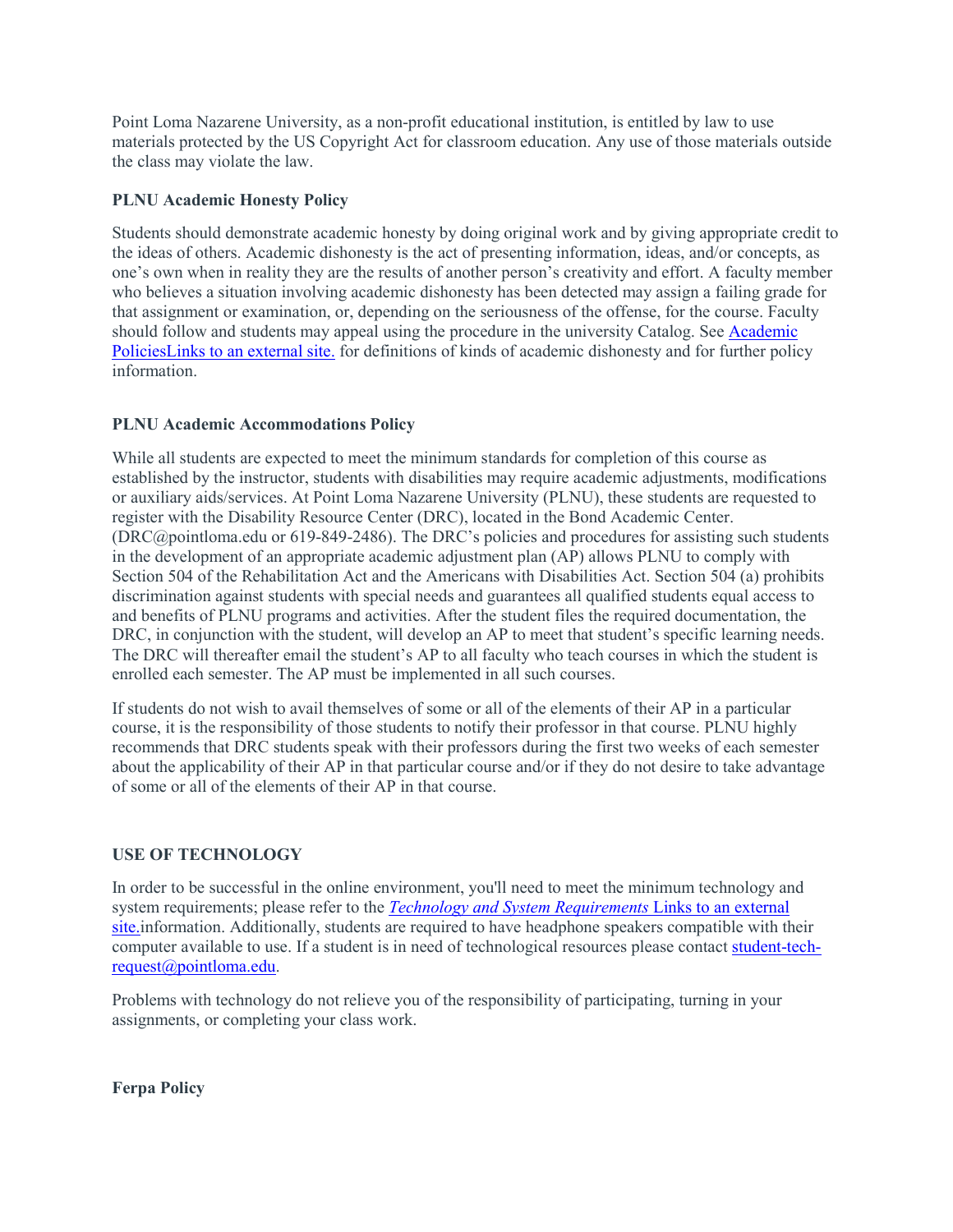In compliance with federal law, neither PLNU student ID nor social security number should be used in publicly posted grades or returned sets of assignments without student written permission. This class will meet the federal requirements by (Note: each faculty member should choose one strategy to use: distributing all grades and papers individually; requesting and filing written student permission; or assigning each student a unique class ID number not identifiable on the alphabetic roster.) Also in compliance with FERPA, you will be the only person given information about your progress in this class unless you have designated others to receive it in the "Informational Release" section of the student portal.

### **Final Examination Policy**

Successful completion of this class requires taking the final examination **on its scheduled day**. The final examination is posted on the class schedules site. No requests for early examinations or alternative days will be approved.

**Calendario, horario de curso**

**marzo 1-5**

semana 1

M1 Introducción al curso. Lección 1: 1.1 Nouns and Articles pp. 12-15 **(ZOOM)**

W<sub>3</sub> Lección 1: 1.3 Present tense of ser pp. 19-23 (Practice with Subject pronouns) **(ZOOM)** 

R4 Lección 1: 1.2 Numbers 0-30 pp. 16-19 (Portales homework and review)

F5 Lección 1: 1.4 Telling Time pp. 24-27 (Portales homework and review)

#### **marzo 8-12**

semana 2

M8 Lección 1: Preguntas de conversación **(ZOOM)**

W10 Lección 1: más conversación y práctica con el vocabulario **(ZOOM)**

**(Prueba de vocabulario: Lección 1)**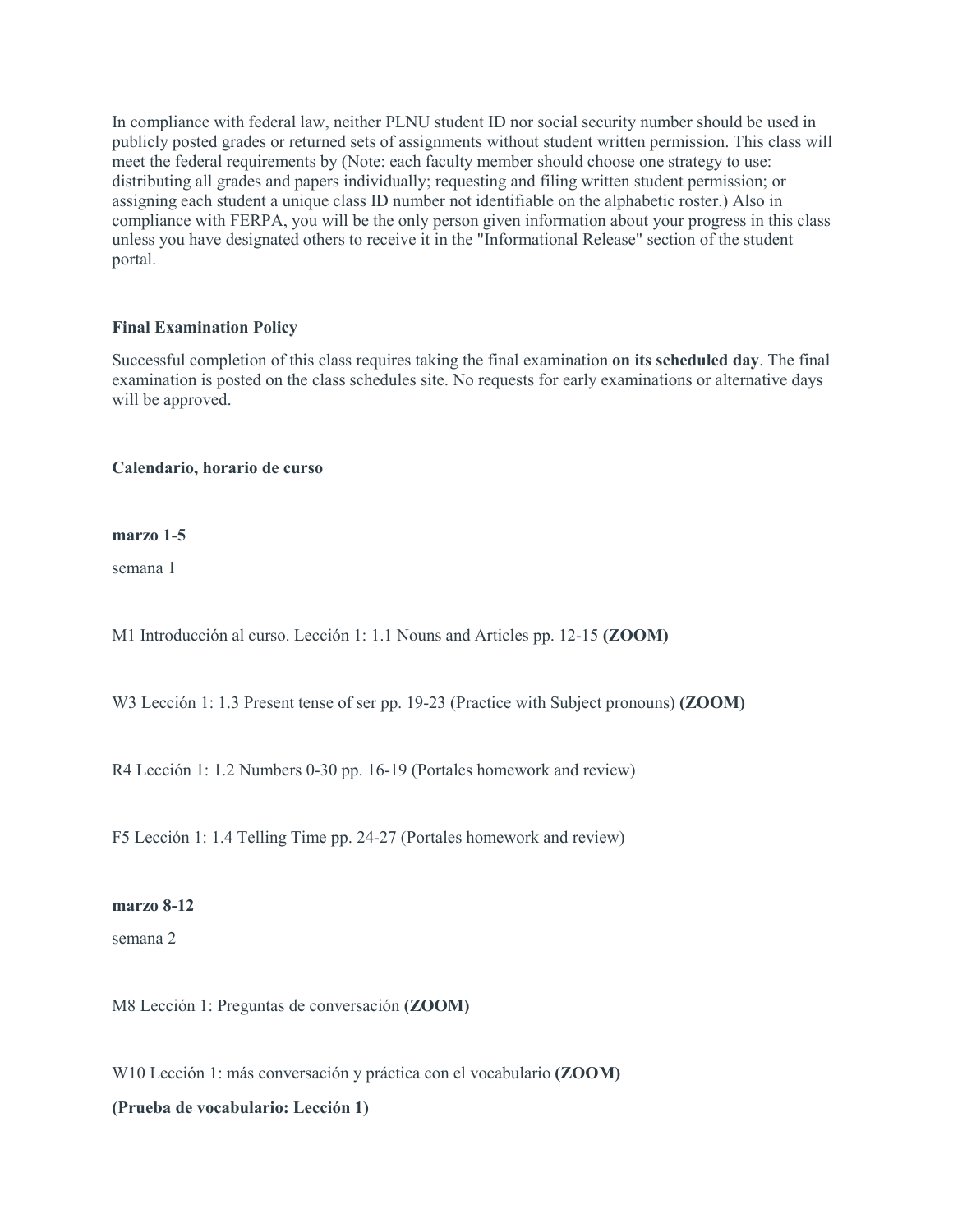R11 Lección 1: Recapitulación (Portales review for Lesson 1)

# **(All Lesson 1 homework due today)**

F12 Lección 2: estudiar y practicar con el nuevo **vocabulario** p. 76 (especialmente los verbos -ar)

#### **marzo 15-19**

semana 3

M15 Lección 2: 2.1 Los verbos **-ar** pp. 50-54 **(ZOOM)**

W17 Lección 2: 2.3 Present tense of **estar** pp. 59-62, Preguntas de conversación **(ZOOM)**

R18 Lección 2: 2.2 Forming questions in Spanish pp. 55-58 (especially the question words p. 56)

F19 2.4 Numbers 31 and higher pp. 63-65

# **marzo 22-26**

semana 4

M22 Lección 2: Recapitulación pp. 66-67, Repasar para Examen 1 **(ZOOM) (Prueba de vocabulario: Lección 2) (All Lesson 2 homework due today)**

W24 Lección 3: 3.1 Descriptive adjectives pp. 88-92 **(ZOOM)**

R25 Examen 1 (Lecciones 1 y 2) (No materials from Lesson 3 on Examen 1)

F26 Lección 3: Family Tree Drawing / Activity

**marzo 29-abril 2**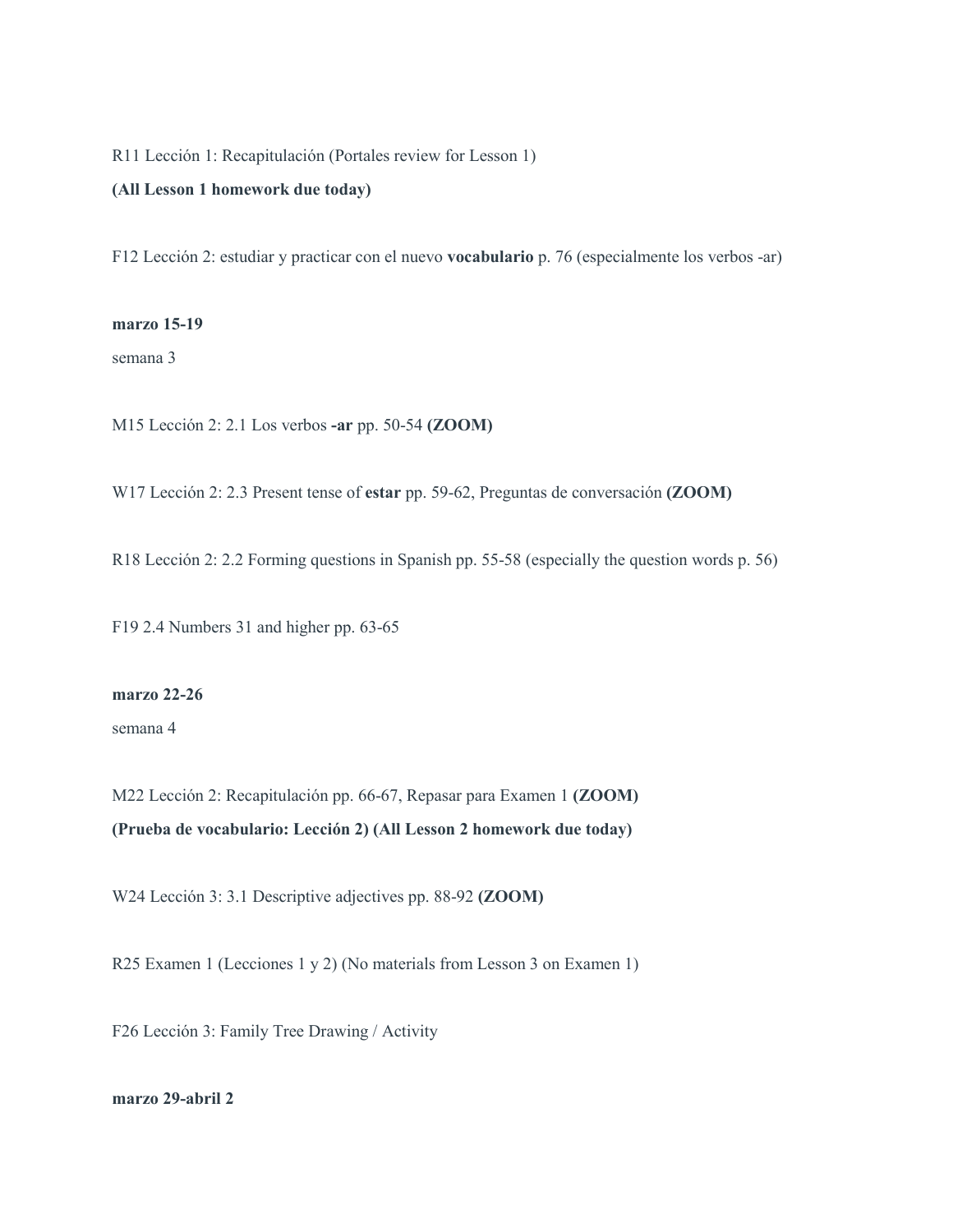semana 5

M29 Lección 3: 3.3 Present tense of **-er** and **-ir** verbs pp. 96-99 **(ZOOM)**

W31 Mental Health Day (No Classes)

R1 Lección 3: Preguntas de conversación **(ZOOM)** Lección 3: 3.4 Present tense of **tener** and **venir** pp. 100-103

F2 Lección 3: Recapitulación pp. 104-105

# **abril 5-9**

semana 6

M5 Lección 3: Repasar el vocabulario **(ZOOM)**

# **(Prueba de vocabulario: Lección 3) (All Lesson 3 homework due today)**

W7 Lección 4: 4.1 Present tense of **ir** pp. 126-128, 4.2 Stem-changing verbs: e-ie, o-ue **(ZOOM)**

R8 Lección 4: estudiar y practicar con el nuevo **vocabulario** p. 150 (especialmente los verbos)

F9 Lección 4: hoja de práctica (Stem-changing verbs)

#### **abril 12-16**

semana 7

M12 Lección 4: 4.3 Stem-changing verbs e-i, Finish hoja de práctica (Stem-changing verbs), Preguntas de conversación **(ZOOM)**

W14 Repasar para Examen 2 **(ZOOM)**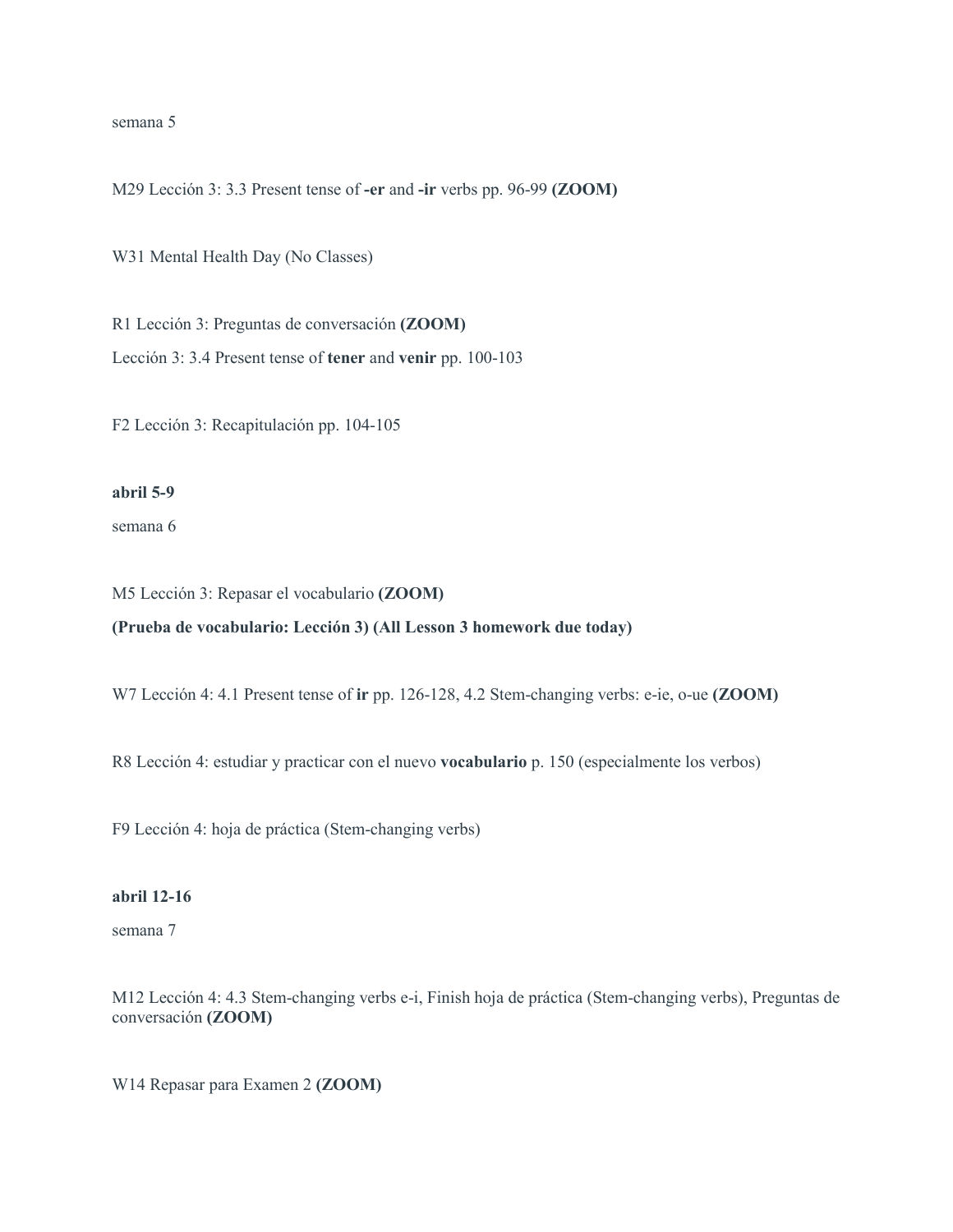### **(Prueba de vocabulario 4: Lección 4) (All Lesson 4 homework due today)**

R15 Lección 4: Recapitulación pp. 140-141

F16 Examen 2 (Lecciones 3 y 4)

### **abril 19-23**

semana 8

M19 Lección 5: 5.1 **Estar** with conditions and emotions **(ZOOM)**

W21 Lección 5: 5.3 Ser and estar, 5.4 Direct object nouns and pronouns **(ZOOM)**

R22 Lección 5: 5.2 The present progressive

F23 Lección 5: hoja de práctica Direct object pronouns

# **abril 26-30**

semana 9

M26 Lección 5: Preguntas de conversación **(ZOOM)** (Review Direct Object pronoun worksheet)

W28 Lección 5: Repasar el vocabulario **(ZOOM)**

**(Prueba de vocabulario: Lección 5) (All Lesson 5 homework due today)**

R29 Lección 5: Recapitulación pp. 178-179

F30 Lección 6 Lección 6: estudiar y practicar con el nuevo **vocabulario** p. 150 (especialmente los colores y la ropa)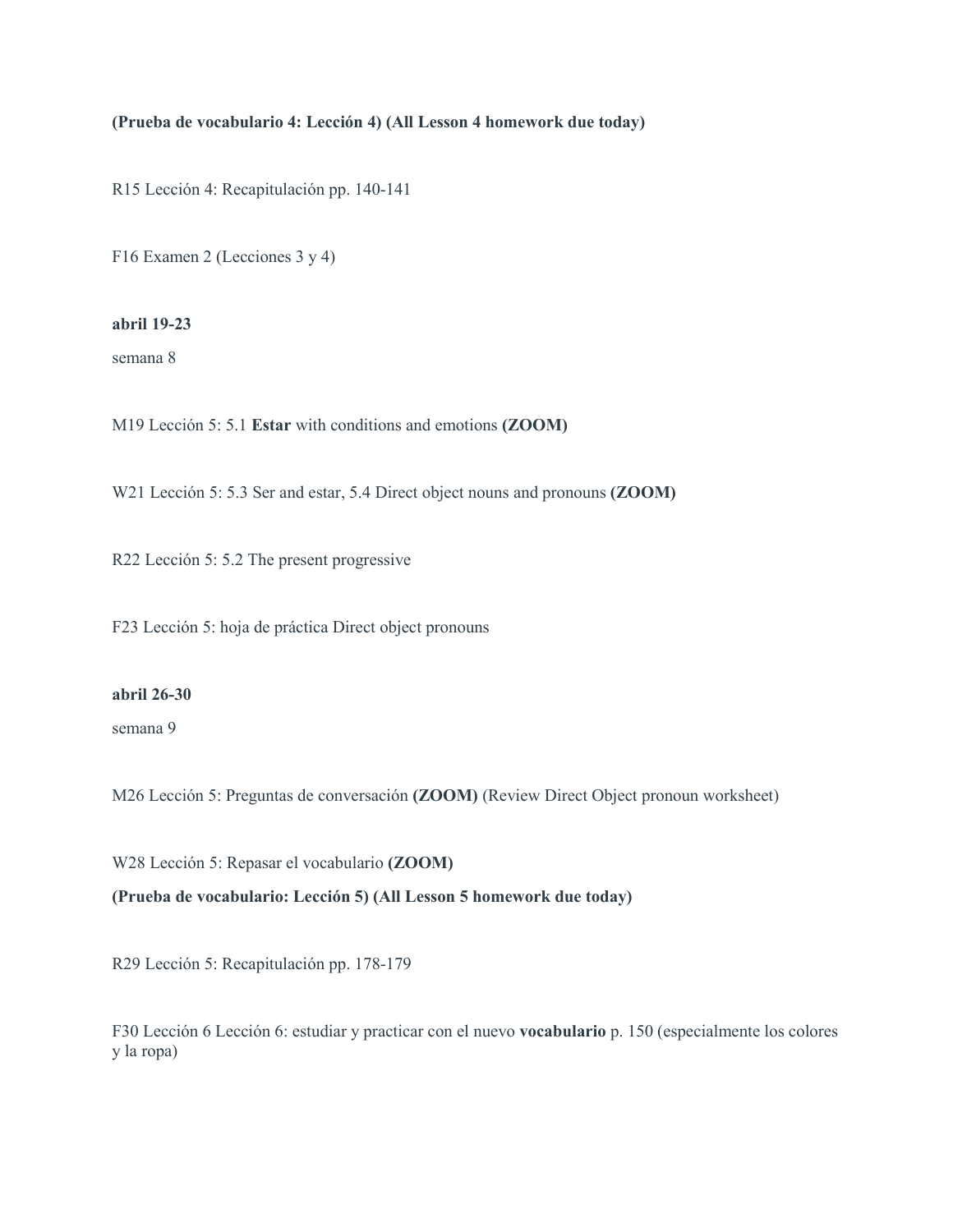**mayo 3-7**

semana 10

M3 Lección 6: 6.1 **Saber** and **conocer** pp. 200-201, 6.2 Indirect object pronouns pp. 202-205 **(ZOOM)**

W5 Mental Health Day (No Classes)

R6 Lección 6: 6.3 Preterit tense of regular verbs pp. 206-209, Lección 6: practicar más con Indirect object pronouns, Preguntas de conversación **(ZOOM)**

F7 Lección 6: Recapitulación pp. 214-215

#### **mayo 10-14**

semana 11

M10 Repasar para Examen 3 **(ZOOM)**

**(Prueba de vocabulario: Lección 6) (All Lesson 6 homework due today)**

W12 Lección 7: 7.1 Reflexive verbs pp. 236-239 **(ZOOM)**

R13 Examen 3 (Lecciones 5 y 6) (No Lesson 7 Material on Examen 3)

F14 Lección 7: 7.2 Indefinite and negative words pp. 240-243 (study and review)

# **mayo 17-21**

semana 12

M17 Lección 7: 7.3 Preterit of **ser** and **ir** pp. 244-245 **(ZOOM)**

W19 Lección 7: Preguntas de conversación **(ZOOM)**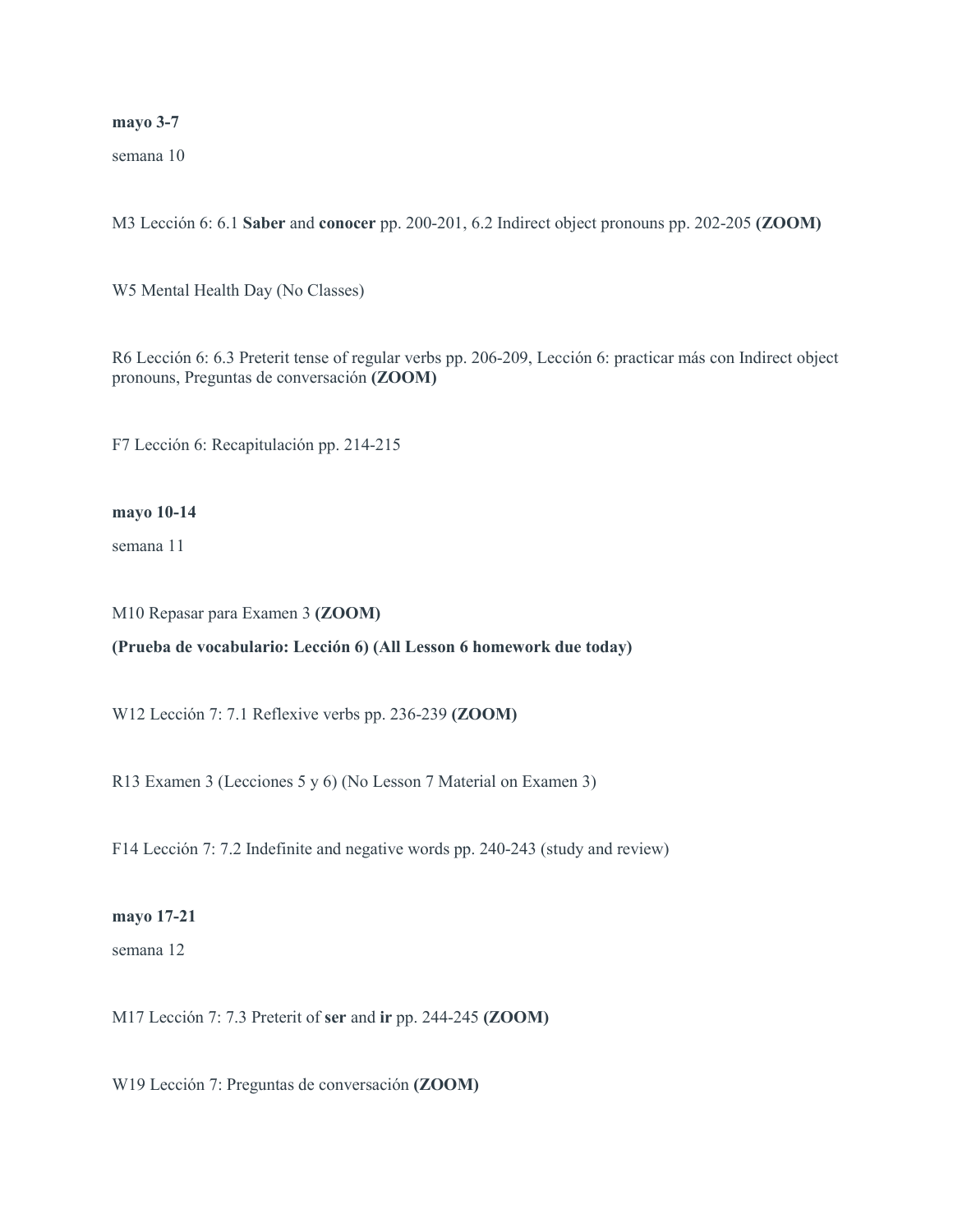R20 Lección 7: 7.4 Verbs like **gustar**

F21 **TalkAbroad** para hoy (TalkAbroad conversation due by today)

#### **mayo 24-28**

semana 13

M24 Lección 7: Recapitulación pp. 250-251, más práctica con el vocabulario **(ZOOM)**

**(Prueba de vocabulario: Lección 7) (All Lesson 7 homework due today)**

W26 Lección 8: 8.1 Preterit of stem-changing verbs **(ZOOM)**

R27 Lección 8: estudiar y practicar con el nuevo **vocabulario** p. 298 (You will not need to study Las comparaciones)

F28 Lección 8: Practicar con más verbos de Lección 8 (Verbos irregulares en el pretérito) (Practice worksheet due today)

#### **mayo 31-junio 4**

semana 14

M31 Lección 8: 8.2 Double object pronouns pp. 277-280, Preguntas de conversación **(ZOOM)**

W2 Repasar para Examen 4 **(ZOOM)**

**(Prueba de vocabulario: Lección 8) (All Lesson 8 Portales homework due today)**

R3 Review for Examen 4

**Cultural Engagement and Extra Credit assignments:** Due by Thursday, June 3 at 11:59pm.

F4 Examen 4 (Lecciones 7 y 8)